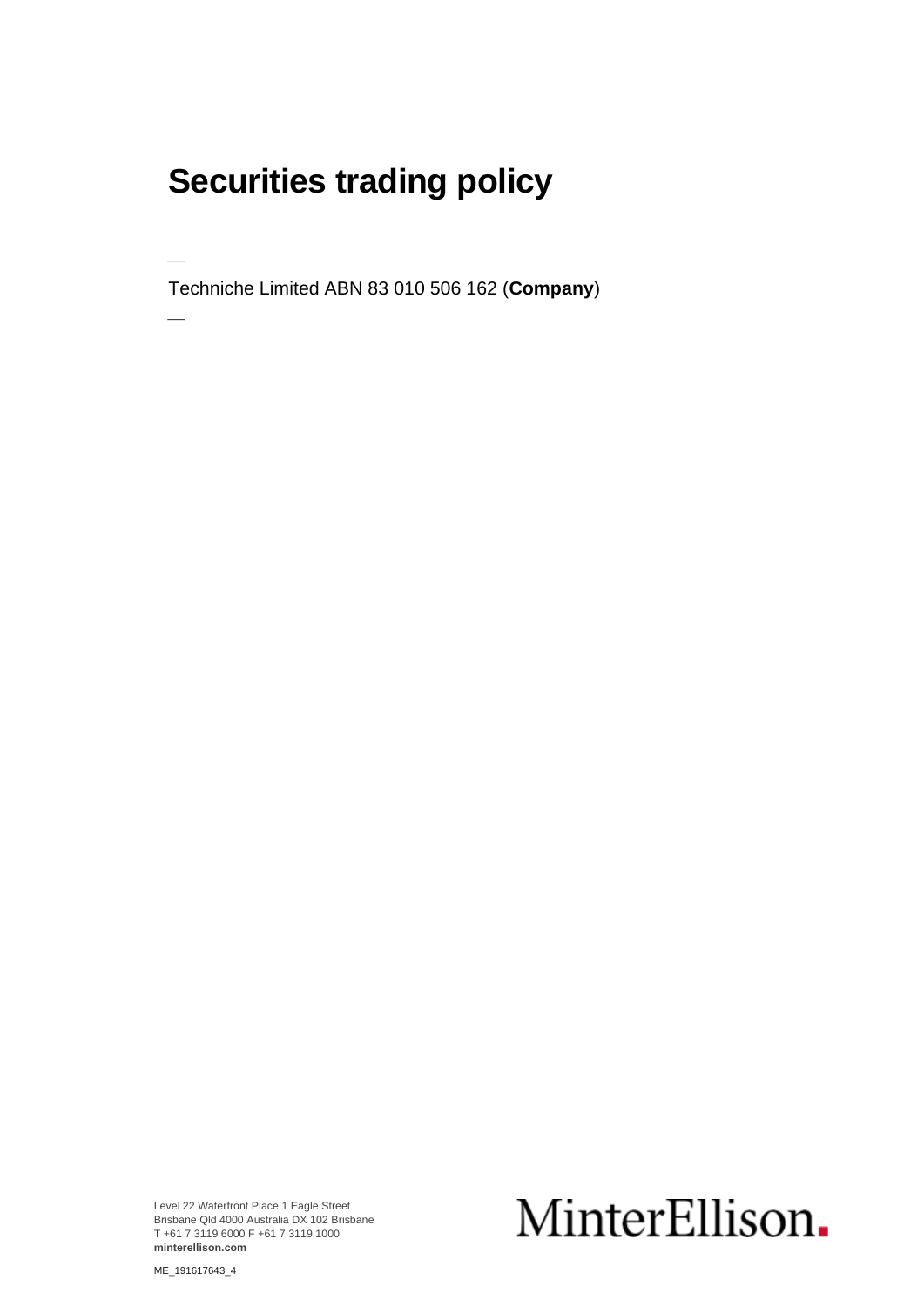### Securities Trading Policy

|    | <b>Securities Trading Policy</b>                                         |    |
|----|--------------------------------------------------------------------------|----|
| 1. | <b>Background</b>                                                        | 3  |
| 2. | Interpretation                                                           | 3  |
| 3. | <b>Introduction</b>                                                      | 3  |
|    | 4. What is Inside Information?                                           | 3  |
|    | 5. What is Dealing in Securities?                                        | 4  |
|    | Dealing in Securities includes:<br>5.1                                   | 4  |
|    | Dealing in Company Securities can include, but is not limited to:<br>5.2 | 4  |
|    | 6. When Employees or their Associates may not Deal                       | 4  |
|    | 7. Exception                                                             | 4  |
| 8. | When a Designated Officer or their Associates may not Deal               | 5  |
|    | 9. Exceptions                                                            | 5  |
|    | 10. Obtaining Clearance                                                  | 6  |
|    | 11. Dealings by an Associate                                             | 7  |
|    | 12. Communicating Inside Information                                     | 8  |
|    | 13. Speculative dealing                                                  | 8  |
|    | <b>14. Derivatives</b>                                                   | 8  |
|    | 15. Margin Ioans                                                         | 8  |
|    | <b>16. Defined terms</b>                                                 | 8  |
|    | 17. Breach                                                               | 9  |
|    | 18. Assistance and additional information                                | 9  |
|    | <b>19. Distribution</b>                                                  | 9  |
|    | 20. Amendment                                                            |    |
|    | 21. Approved and adopted                                                 | 9  |
|    | <b>Appendix A - Request for Clearance</b>                                | 11 |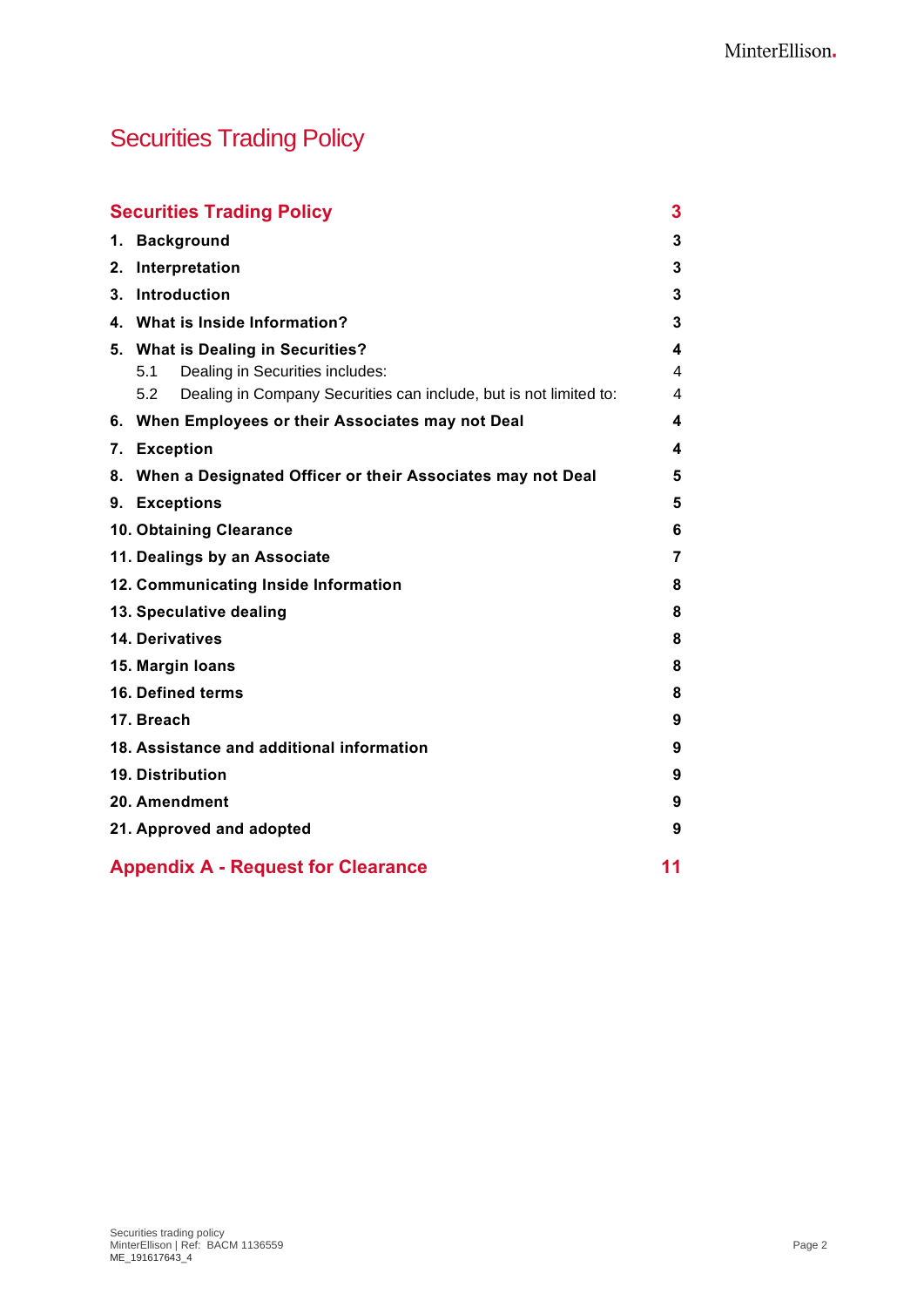## Securities Trading Policy

#### 1. Background

- (a) The principal insider trading prohibition is section 1043A of the Corporations Act. Subject to limited exceptions, it prohibits a person (insider) who has Inside Information relating to Company Securities or the quoted Securities of another entity from:
	- (i) Dealing in relevant Securities;
	- (ii) procuring another person to do so; or
	- (iii) communicating, directly or not, Inside Information to someone else when the insider knows, or ought reasonably to know, that the other person would or is likely to:
		- (A) Deal in relevant Securities; or
		- (B) procure another person to do so.
- (b) It does not matter how the insider received the information.
- (c) Insider trading is a criminal offence, punishable by substantial fines or imprisonment or both. The Company may also be liable if a Designated Officer or Employee engages in insider trading.
- (d) Insider trading may also attract civil penalties. A court may impose substantial pecuniary penalties, and order compensation paid to persons suffering related loss or damage.

#### 2. Interpretation

Words and phrases in initial capitals are defined terms. For definitions, see clause [14.](#page-7-0)

#### 3. Introduction

- (a) Securities of the Company are not listed on any licensed market or exchange, including the ASX. The Company's Securities can, however, be traded on the LVFM.
- (b) This policy outlines:
	- (i) when Designated Officers, Employees and Associates may not Deal in Company Securities;
	- (ii) when Designated Officers, Employees and Associates may not Deal in quoted Securities of another entity; and
	- (iii) limited exceptions.

#### <span id="page-2-0"></span>4. What is Inside Information?

- (a) Inside Information is information that:
	- (i) is not generally available; and
	- (ii) if it were generally available, would, or would be likely to, influence persons who normally invest in securities in deciding whether to acquire or dispose of relevant securities.
- (b) Information is generally available if it:
	- (i) is readily observable;
	- (ii) has been made known in a way that is likely to bring it to the attention of persons who normally invest in the relevant type of securities, and reasonable time for the information to be circulated has since passed; or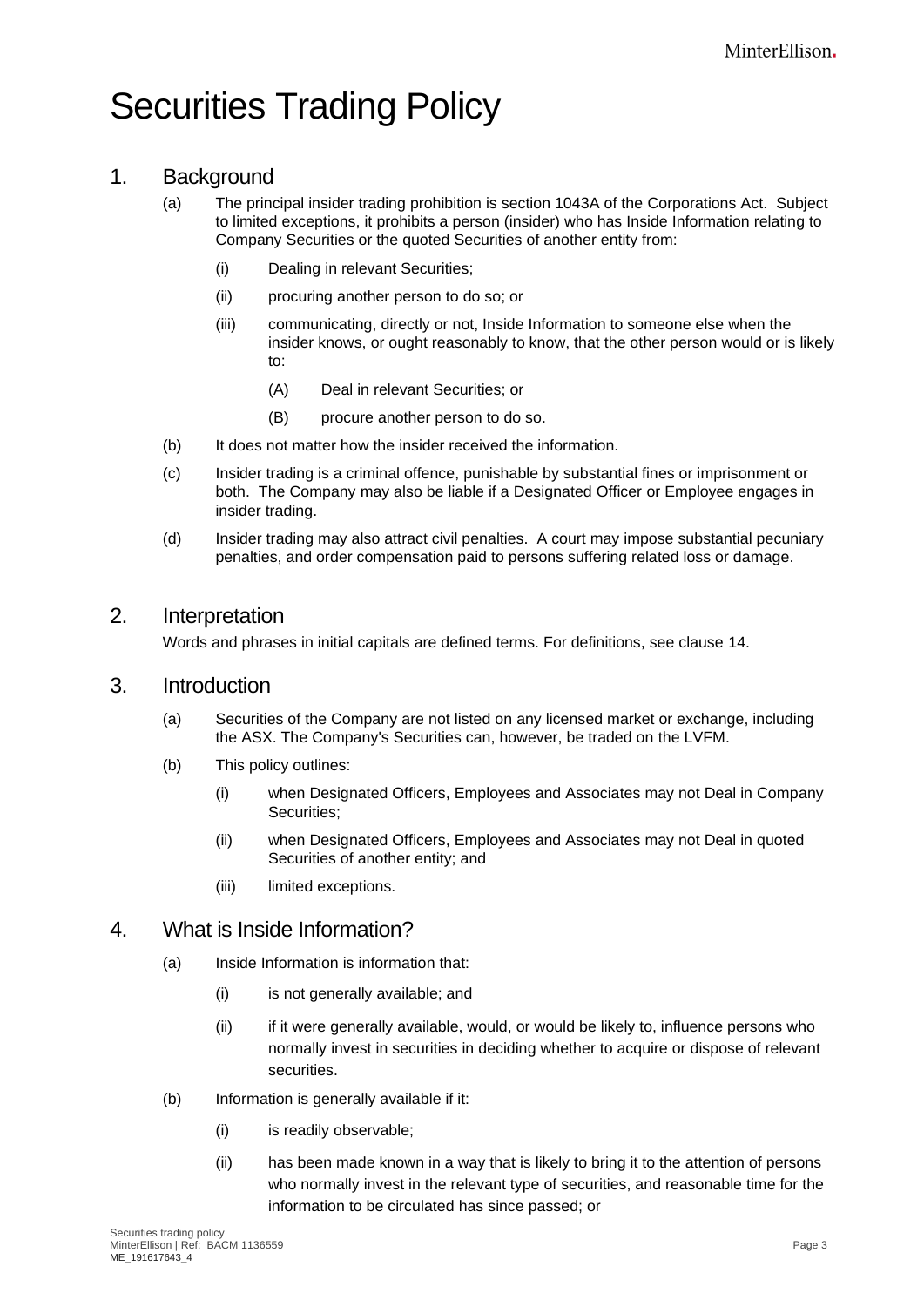- (iii) consists of deductions, conclusions or inferences drawn from information that has been made known in that way or is readily observable.
- (c) Inside Information is also called 'material price sensitive information'. It need not relate only to the Company. It could be information about a franchisee, customer, or supplier of the Company, or a party with whom the Company is discussing future opportunities or negotiating a significant transaction.
- <span id="page-3-0"></span>(d) The Company must, as soon as practicable, lodge with ASIC (and post a copy on its website) a document containing material price sensitive information not otherwise excepted from the continuous disclosure regime in accordance with section 675 of the Corporations Act.
- (e) Material price sensitive information is Inside Information even if it is excepted from the continuous disclosure obligation.

#### <span id="page-3-2"></span>5. What is Dealing in Securities?

#### <span id="page-3-1"></span>**5.1 Dealing in Securities includes:**

- (a) applying for, acquiring or disposing of, Securities;
- (b) entering into an agreement to do so; and
- (c) granting, accepting, acquiring, disposing, exercising or discharging an option or other right or obligation to acquire or dispose of Securities.

#### **5.2 Dealing in Company Securities can include, but is not limited to:**

- (a) buying or selling Company shares through an on-market (through the LVFM) or off-market transaction;
- (b) granting, acquiring or disposing of a beneficial interest in Company shares, such as through a trust that holds Company shares;
- (c) applying for, acquiring or exercising options or rights over Company shares;
- (d) acquiring shares (or an interest in shares) under any employee share plan operated by the Company;
- (e) accepting, or taking up entitlements under, a dividend reinvestment plan, rights issue, bonus issue, share purchase plan or any other offer of shares made by the Company;
- (f) accepting an offer under a takeover bid for Company shares;
- (g) entering into a Derivative; and
- (h) agreeing to do any of the above things.

#### 6. When Employees or their Associates may not Deal

An Employee (who is not a Designated Officer) or their Associate may not Deal or procure another person to Deal in Company Securities or quoted Securities of another entity if they have Inside Information in relation to Company Securities or Securities relating to that other entity.

#### 7. Exception

An Employee (who is not a Designated Officer) or their Associate:

- (a) may Deal in Company Securities if they:
	- (i) do not have Inside Information in relation to Company Securities; and
	- (ii) have complied with clause [9\(f\);](#page-5-0) and
- (b) may Deal in quoted Securities of another entity if they do not have Inside Information in relation to that other entity.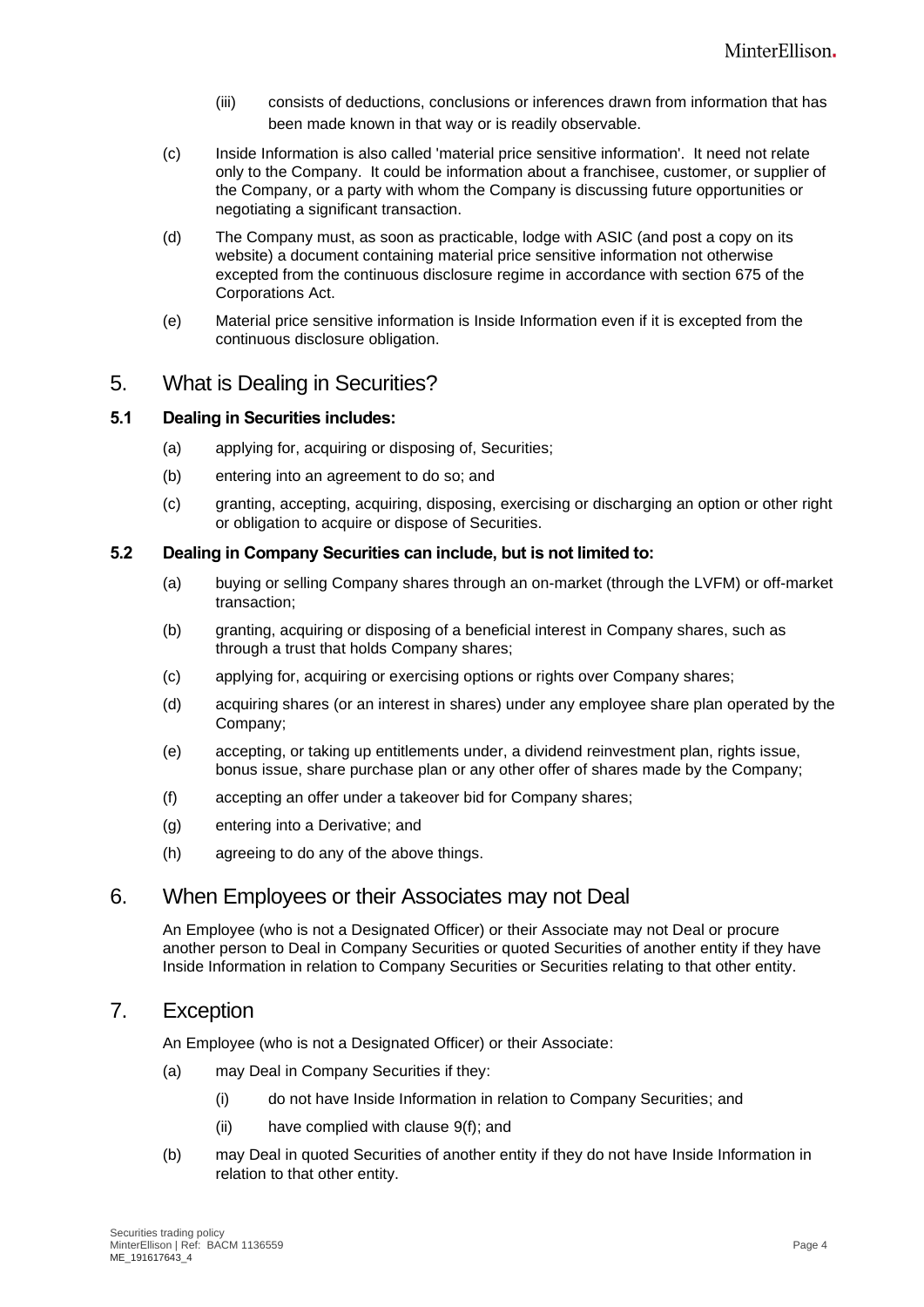#### 8. When a Designated Officer or their Associates may not Deal

- (a) A Designated Officer or their Associate may not, in any circumstances, Deal or procure another person to Deal in Company Securities if they have Inside Information in relation to Company Securities.
- (b) A Designated Officer or their Associate may not Deal, or procure another person to Deal, in Securities relating to another entity if they have Inside Information in relation to those Securities.

#### <span id="page-4-1"></span>9. Exceptions

- (a) A Designated Officer or their Associate may Deal or procure another person to Deal in Company Securities if they do not have Inside Information and have complied with clauses [9\(b\)](#page-4-0) and [9](#page-4-1)[\(f\).](#page-5-0)
- <span id="page-4-0"></span>(b) A Designated Officer or their Associate may not Deal in Company Securities during the following prohibited periods:
	- (i) during the period beginning one month before, and ending three Business Days after, the day on which:
		- (A) the Company lodges its half-yearly results with ASIC and posts a copy on its website;
		- (B) the Company lodges its full year results with ASIC and posts a copy on its website; and
		- (C) the Company holds its annual general meeting (assuming an update of the full year's results is given at the meeting) and lodges with ASIC a document containing any material price sensitive information in accordance with clause [4\(d\)](#page-3-0) (with a copy posted on its website); and
	- *(ii)* any additional periods determined by the Company from time to time. In this regard, the Company will take all reasonable steps to ensure any such additional periods are advised by the Company to Designated Officers.
- (c) Clause [9\(b\)](#page-4-0) does not apply to Dealing by a Designated Officer or their Associate that involves or results directly from any of the following:
	- (i) Dealing in Company Securities under an offer or invitation made by the Company to all or most Company ordinary shareholders – such as an offer or invitation under a rights issue, bonus issue, share purchase plan, dividend reinvestment plan, an equal access buy-back or in lieu of a cash dividend (and including, without limitation, decisions relating to whether or not to take up entitlements, and the sale of entitlements required to provide for the take up of the balance of entitlements, under a renounceable rights issue) – or under an equal reduction of capital undertaken by the Company;
	- (ii) undertaking to accept, or accepting, an offer for Company Securities made under a takeover bid or disposing of Company Securities under a court-approved compromise or arrangement under Part [5.1](#page-3-1) of the Corporations Act;
	- (iii) Dealing in units of or interests in, a fund or other scheme (other than a scheme investing primarily in Company Securities) where the assets of that fund or scheme are invested at a third party's discretion;
	- (iv) where the Designated Officer or their Associate is the trustee of a trust, Dealing in Company Securities by that trust provided that neither the Designated Officer nor any Associate is a beneficiary of the trust and any decision to trade during a prohibited period is taken independently of the Designated Officer or their Associate;
	- (v) disposal of Company Securities effected by a change in the trustee of a trust;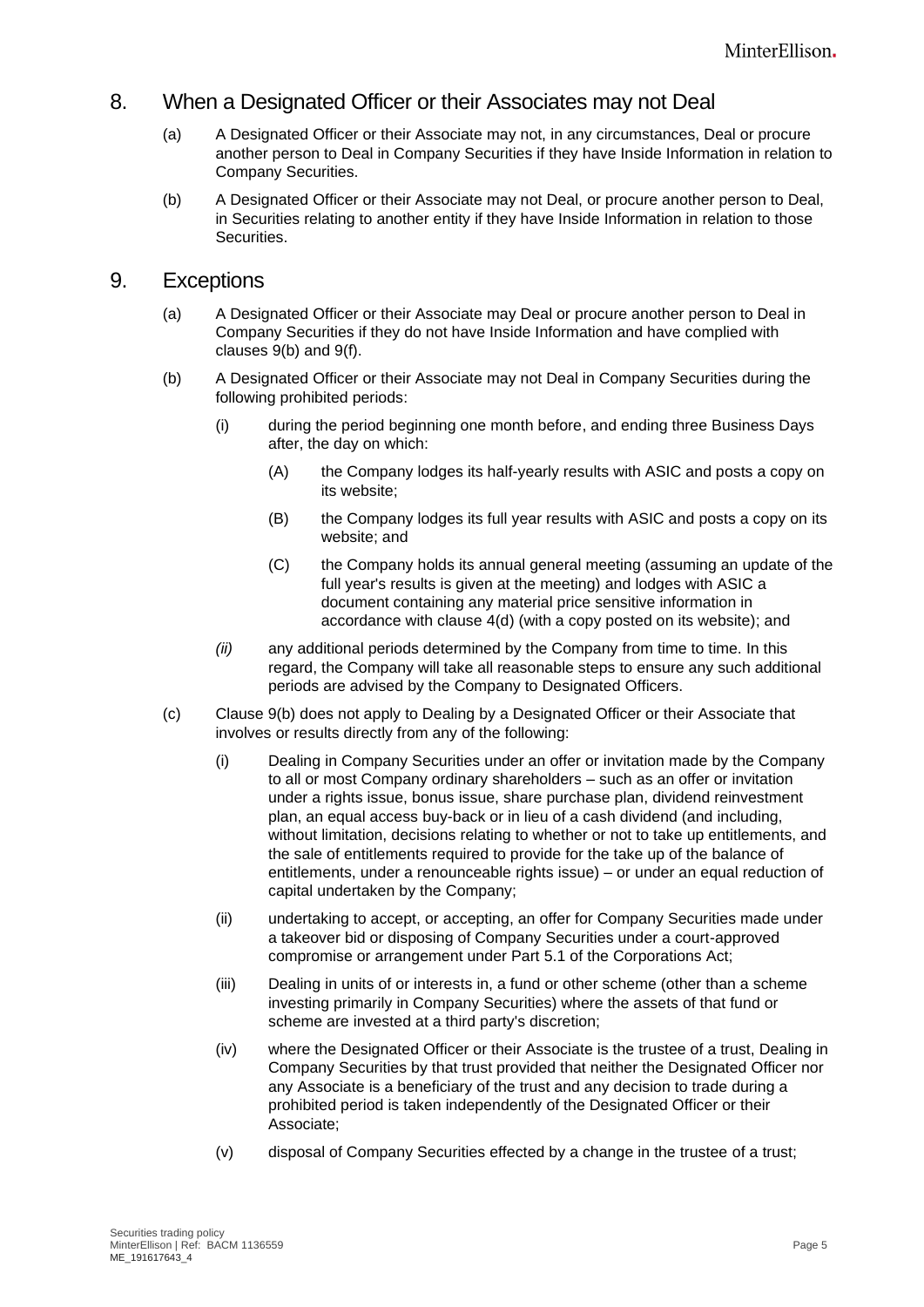- (vi) accepting an offer to acquire Company Securities, or acquiring Company Securities, under any employee share plan that the Board from time to time determines is a plan to which this clause applies;
- (vii) the exercise (but not the sale of Securities following exercise) of an option or right under an employee share plan, or the conversion of a convertible security, where the final date for exercise or conversion falls during a prohibited period; and the Company has been in an exceptionally long prohibited period or has had a number of consecutive prohibited periods and exercise or conversion could not reasonably have occurred outside a prohibited period;
- (viii) the forfeiture, lapse, cancellation or surrender of Company Securities under a employee share plan;
- (ix) an off-market transaction involving the transfer or other disposal of Company Securities between a Designated Officer or Associate and any of the following:
	- (A) an Associate of the relevant Designated Officer (or, in the case of an Associate, the Designated Officer);
	- (B) a company, trust or other entity over which the relevant Designated Officer or Associate of that Designated Officer has control or significant influence (whether alone or jointly with any of their Close Associates); or
	- (C) a superannuation fund or other pension or saving scheme in which the relevant Designated Officer or an Associate of that Designated Officer is a beneficiary; and
- (d) All such Dealing is subject to the overriding inside trading prohibition that is, a Designated Officer or Associate must not Deal if they have Inside Information in relation to Company Securities.
- (e) A Designated Officer may Deal in the quoted Securities relating to another entity if they do not have Inside Information in relation to those Securities.
- <span id="page-5-0"></span>(f) An Employee, a Designated Officer or their respective Associate may not Deal or procure another person to Deal in Company Securities from a potential buyer or seller of Company Securities during the period of three Business Days after the Company posts on its website that the potential buyer or seller, or the Employee, Designated Officer or their respective Associate, has registered their interest to participate in the LVFM.

#### <span id="page-5-3"></span><span id="page-5-2"></span>10. Obtaining Clearance

(a) The Clearance Officer may give a Clearance in exceptional circumstances.

Exceptional circumstances may include:

- (i) if a person is required by court order, or enforceable undertaking (eg in a bona fide family settlement) to transfer or sell Company Securities or there is another overriding legal requirement to do so; or
- (ii) if a person has a pressing financial commitment that cannot otherwise be satisfied and all reasonable alternatives have been investigated.
- <span id="page-5-1"></span>(b) A tax liability will not generally constitute a pressing financial commitment unless it fits the definition in [10\(a\)\(ii\).](#page-5-1)
- (c) A Clearance Officer may delegate his or her authority in writing to an appropriate person in the event of illness or absence, provided that person is not a member of the class for which they are the Clearance Officer.
- (d) The Clearance Officer has discretion to determine that circumstances other than in clause [10\(a\)](#page-5-2) nevertheless warrant Clearance.
- (e) Clearance will not be given:
	- (i) retrospectively, or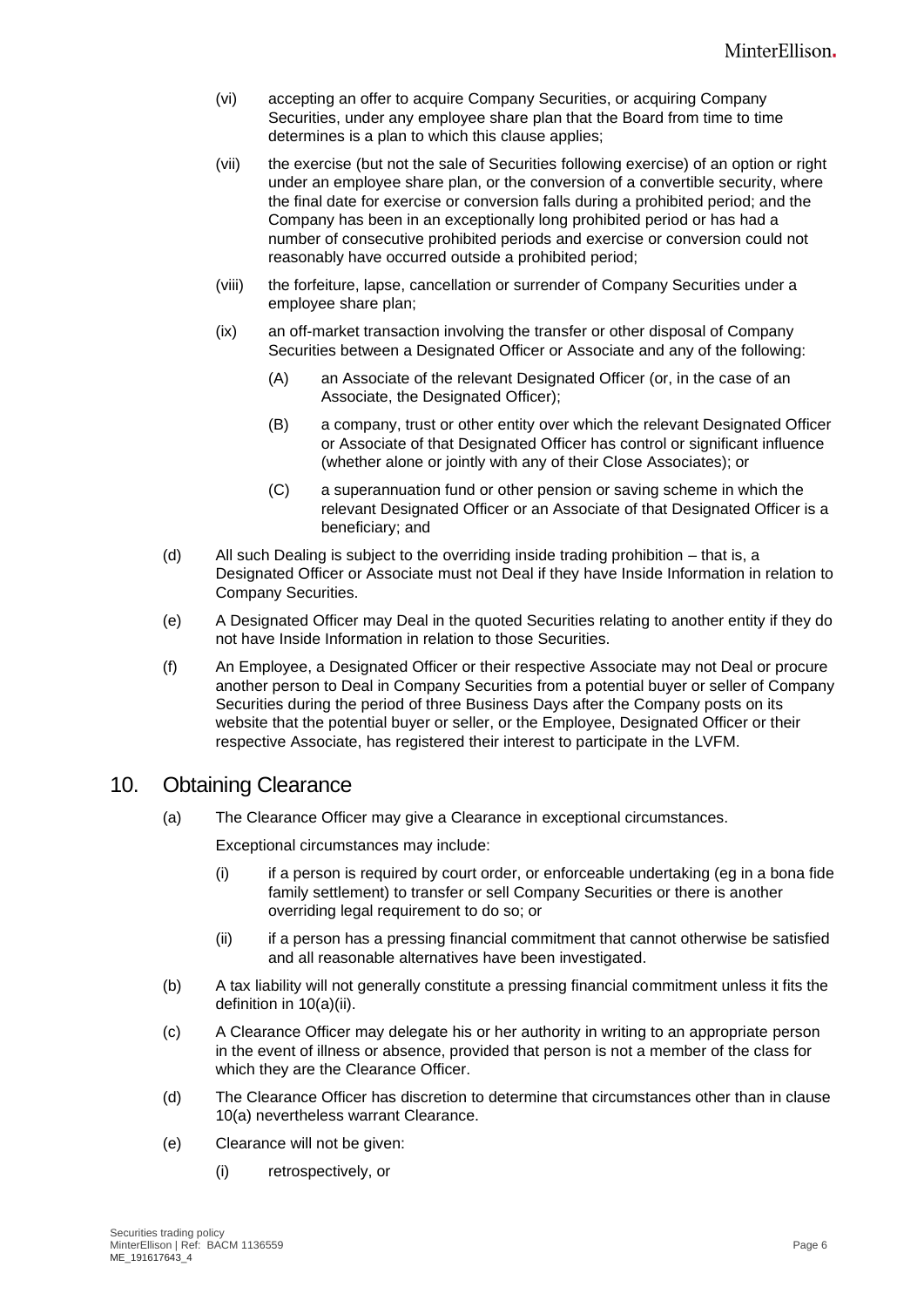- (ii) if there is a matter about which there is Inside Information in relation to Company Securities (regardless of if the applicant is aware of it) when Clearance is requested; or
- (iii) if there is other reason to believe that the proposed Dealing breaches this policy.
- (f) A request for Clearance must:
	- (i) be in writing and given by hand or email to the Clearance Officer at least five business days prior to the proposed disposal of Company Securities;
	- (ii) set out the number of Company Securities proposed to be disposed of, and whether the proposed transaction will be on-market (through the LVFM) or offmarket; and
	- (iii) include:
		- (A) sufficient information to demonstrate exceptional circumstances and that the proposed disposal is the only reasonable course of action available to the applicant; and
		- (B) a declaration that the applicant does not believe they have any Inside Information.

A template request is in Appendix A.

- <span id="page-6-0"></span>(g) The Clearance Officer must:
	- (i) keep a written record of:
		- (A) any information or request received in connection with this policy; and
		- (B) any Clearance given; and
	- (ii) send a copy of that record to the Company Secretary for keeping.
- (h) The Company Secretary must keep a file of material received under clause [10\(g\).](#page-6-0)
- (i) A Clearance:
	- (i) must be in writing and may be given by hand or emailed;
	- (ii) will only be given if the Clearance Officer is satisfied that the applicant has no Inside Information and the circumstances are exceptional;
	- (iii) cannot extend for more than 10 business days (with the effect that the relevant sale or disposal must be commenced within that period); and
	- (iv) lapses immediately if the applicant acquires Inside Information.
- (j) A Clearance is not an endorsement. Designated Officers, Employees and Associates remain responsible for their compliance with this policy and the Corporations Act.

#### <span id="page-6-1"></span>11. Dealings by an Associate

- (a) If a Designated Officer may not Deal in Company Securities, they must prevent such Dealing by their Associate.
- <span id="page-6-2"></span>(b) A Designated Officer must:
	- (i) inform any Associate of the periods during which the Designated Officer may not Deal in Company Securities;
	- (ii) inform any Associate that they may not Deal in Company Securities on a speculative basis; and
	- (iii) request any Associate to inform the Designated Officer immediately after Dealing in Company Securities.
- (c) A Designated Officer does not have to comply with clauses [11\(a\)](#page-6-1) and [11\(b\)](#page-6-2) to the extent that compliance would breach their obligation of confidence to the Company.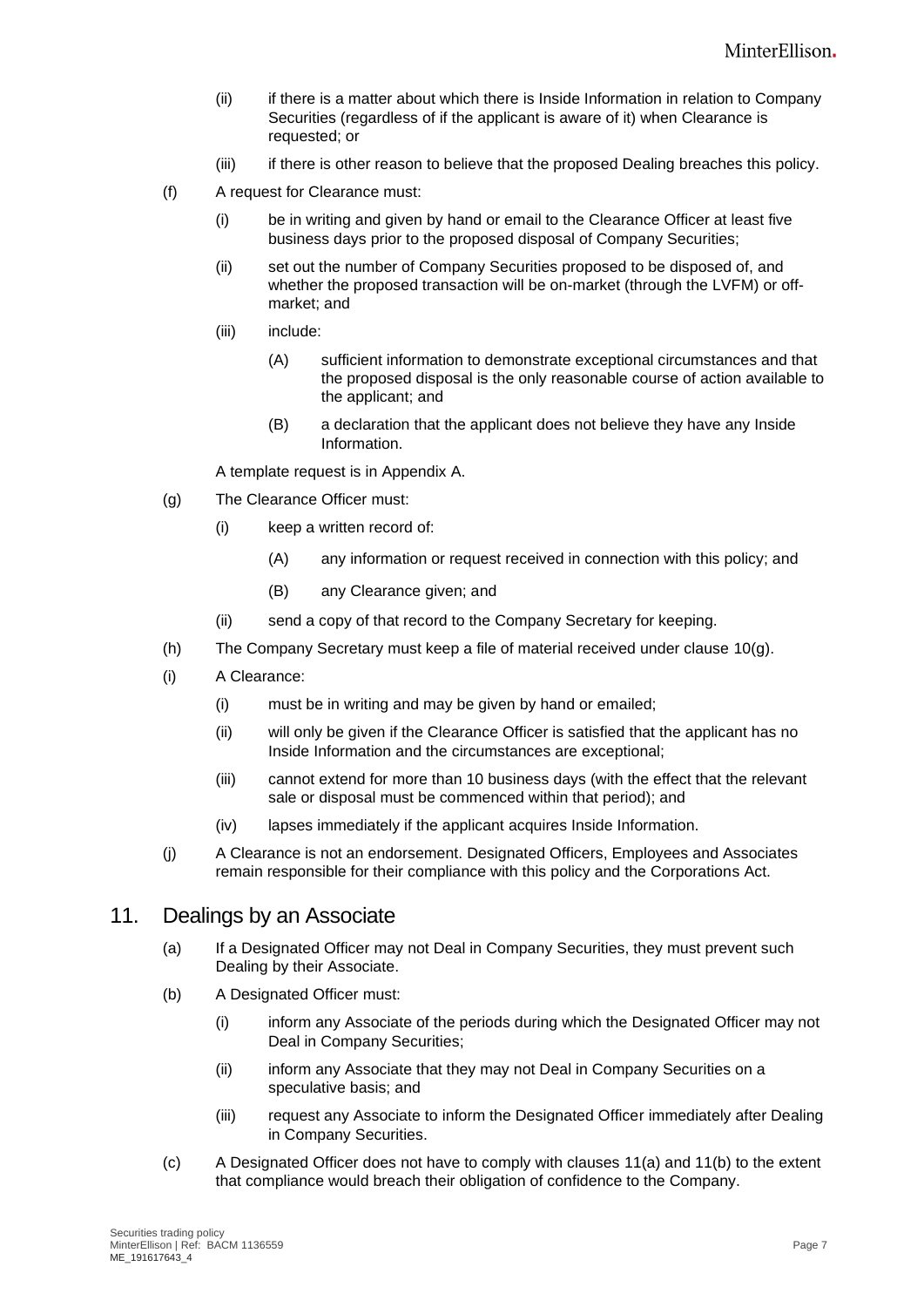#### <span id="page-7-1"></span>12. Communicating Inside Information

- (a) A Designated Officer, Employee or Associate must not directly or indirectly communicate Inside Information in relation to Company Securities or quoted Securities relating to another entity, if they know, or ought reasonably to know, that the other person would be likely to:
	- (i) Deal in relevant Securities; or
	- (ii) procure another person to so Deal.
- (b) The provisions of clause [12](#page-7-1) do not limit, and are additional to, other duties of confidentiality.

#### 13. Speculative dealing

A Designated Officer may not Deal in Company Securities on considerations of a short term nature.

#### <span id="page-7-0"></span>14. Derivatives

- (a) The Company may grant shares, options or performance rights to its employees as part of their remuneration entitlements. These grants may be subject to the satisfaction of performance hurdles before they vest in the Employee or Designated Officer. The use of Derivatives over unvested Company Securities may allow value to be realised from those Securities even if performance hurdles have not been met. This would break the intended connection between staff performance and shareholder best interests.
- (b) Employees and Designated Officers are not permitted to use Derivatives in relation to any unvested Company Securities in a way which would have the effect of providing greater benefit than would otherwise have been realised by the Employee or Designated Officer in respect of the unvested Company Securities.
- (c) Employees and Designated Officers may use Derivatives in relation to vested Company Securities, provided any Dealing complies with the balance of this policy.

#### 15. Margin loans

- (a) Margin loans to support an investment in Securities can compromise compliance with this policy, as the loan's terms may compel the sale of Securities during a prohibited period or when the Employee or Designated Officer has relevant Inside Information.
- (b) Employees and Designated Officers are prohibited from entering into margin loan arrangements to fund the acquisition of Company Securities or in relation to which Company Securities may be used as security against loan repayment.

#### 16. Defined terms

**ASIC** means Australian Securities and Investment Commission.

**Associate** means someone that a Designated Officer or Employee (the Principal) can be regarded as having investment control or influence over, including:

- (a) family members of the Principal (including children);
- (b) nominees of the Principal (including an investment manager managing funds on the Principal's behalf);
- (c) a trust of which the Principal, or any family member, or any family-controlled company is the trustee or beneficiary;
- (d) a person in partnership with the Principal or a connected person mentioned above; and
- (e) a company which the Principal controls.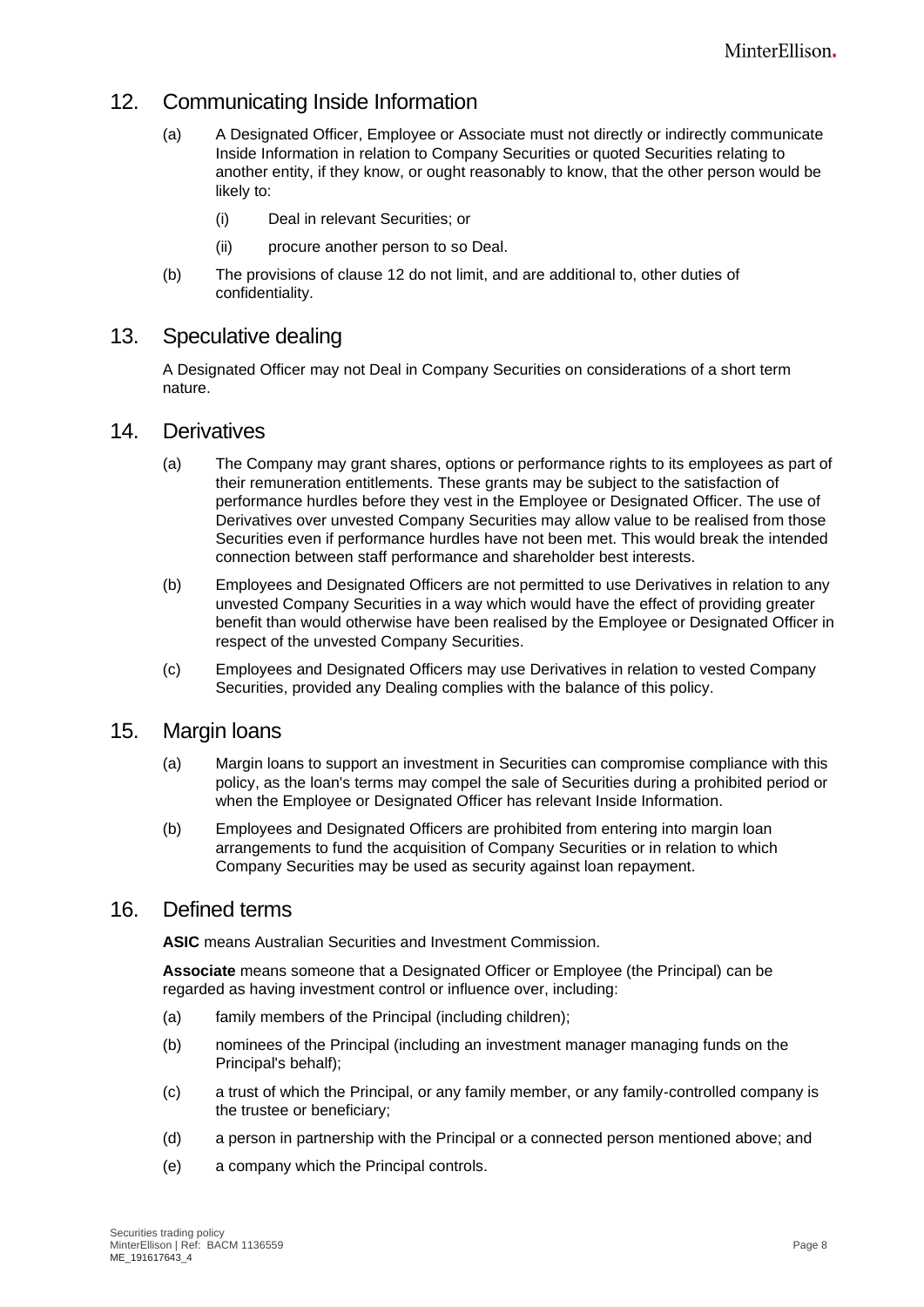**ASX** means ASX Limited ABN 98 008 624 691 or the financial market operated by ASX, as the context requires.

**Board** means the directors of the Company from time to time, acting as a board.

**Business Day** means a day that is not a weekend day and is not a public holiday in Brisbane, Australia.

**Clearance** means permission given to a Designated Officer, Employee, or Associate to sell or otherwise dispose of, but not buy, Company Securities in circumstances otherwise prohibited by this policy.

**Clearance Officer** means the Company Secretary of the Company, or in his/her absence, or where the Company Secretary is the relevant Designated Officer, the Chairman of the Board.

**Company** means Techniche Limited ABN 83 010 506 162.

**Company Securities** include Securities and Derivatives of the Company.

**Corporations Act** means the *Corporations Act 2001* (Cth).

**Dealing** has the meaning given in clause [5,](#page-3-2) and Deal has a corresponding meaning.

**Derivatives** has the meaning given in the Corporations Act, and includes the following if they relate to or derive their value from Company Securities: put or call options, forward contracts, futures, warrants, depositary receipts, structured financial products, swaps, contracts for difference, spread bets, caps and collars, and any other hedging or investment arrangement.

**Designated Officer** means any director of the Company and each other person with authority and responsibility, whether direct or not, for the planning, direction and control of the Company's activities (ie key management personnel).

**Employee** includes, in addition to Company employees, any contractor or consultant whose terms of engagement require compliance with this policy.

**Inside Information** has the meaning given in clause [4.](#page-2-0)

**LVFM** means a low volume financial market operated by the Company in accordance with the *Corporation (Low Volume Financial Markets) Instrument 2016/888*.

**Securities** include shares, debentures, any legal or equitable right or interest in shares or debentures, options, convertible notes, Derivatives, interests in managed investment schemes and other financial products as defined by the Corporations Act.

#### 17. Breach

A breach of this policy is serious and may lead to disciplinary action, up to and including dismissal.

#### 18. Assistance and additional information

If you have information that you think might be Inside Information and are unsure whether you can Deal in Company Securities or Securities of another quoted entity, you should contact your Clearance Officer for assistance and additional information.

#### 19. Distribution

This policy must be distributed to all Employees and Designated Officers.

#### 20. Amendment

Amendments to this policy not of a purely administrative nature must be approved by the Board.

#### 21. Approved and adopted

This policy was approved and adopted by the Board on 25 January 2017 and revised effective from 2 December 2021.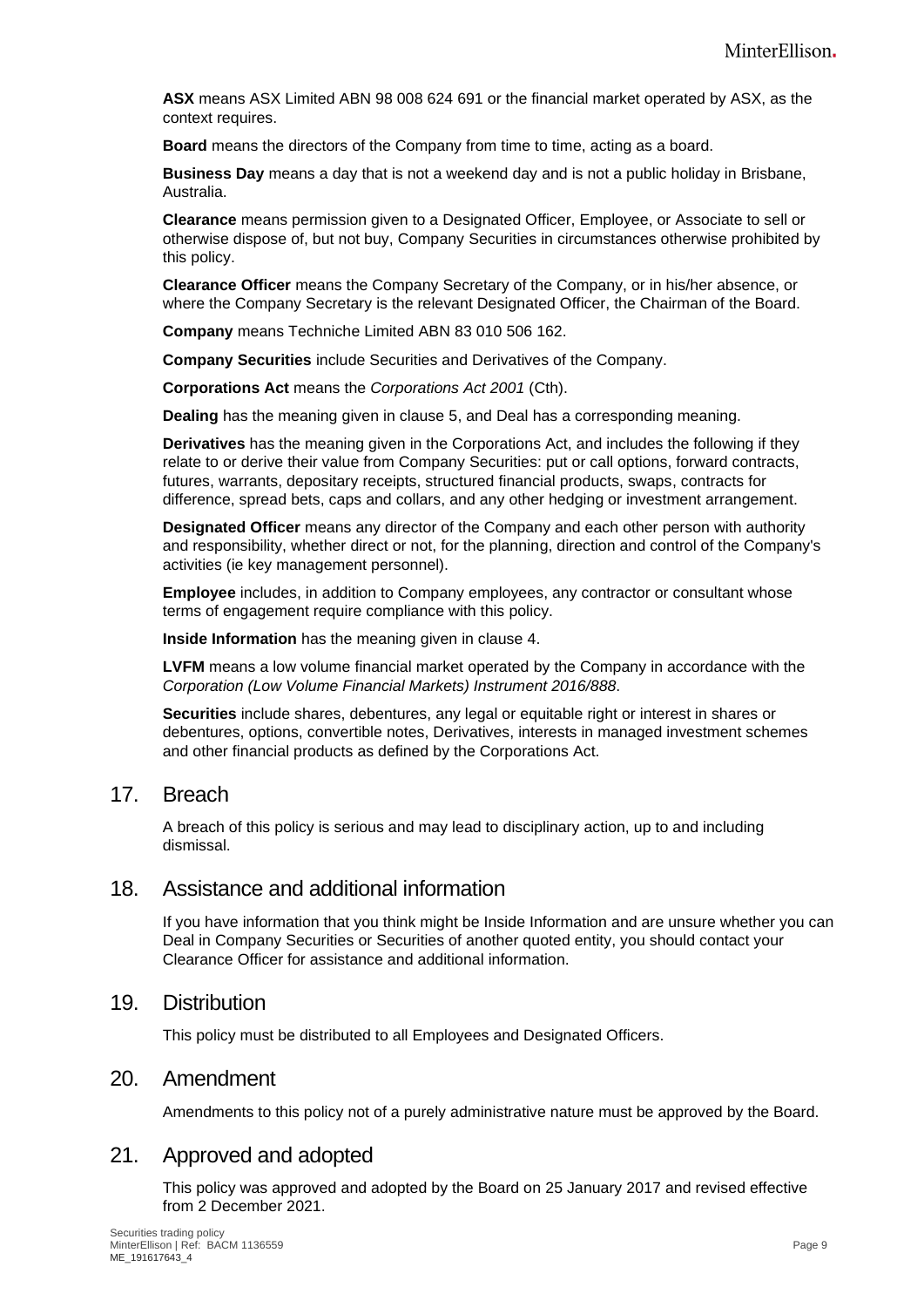MinterEllison.

**Signed** 

Chairperson of the board of directors of Techniche Limited ABN 83 010 506 162